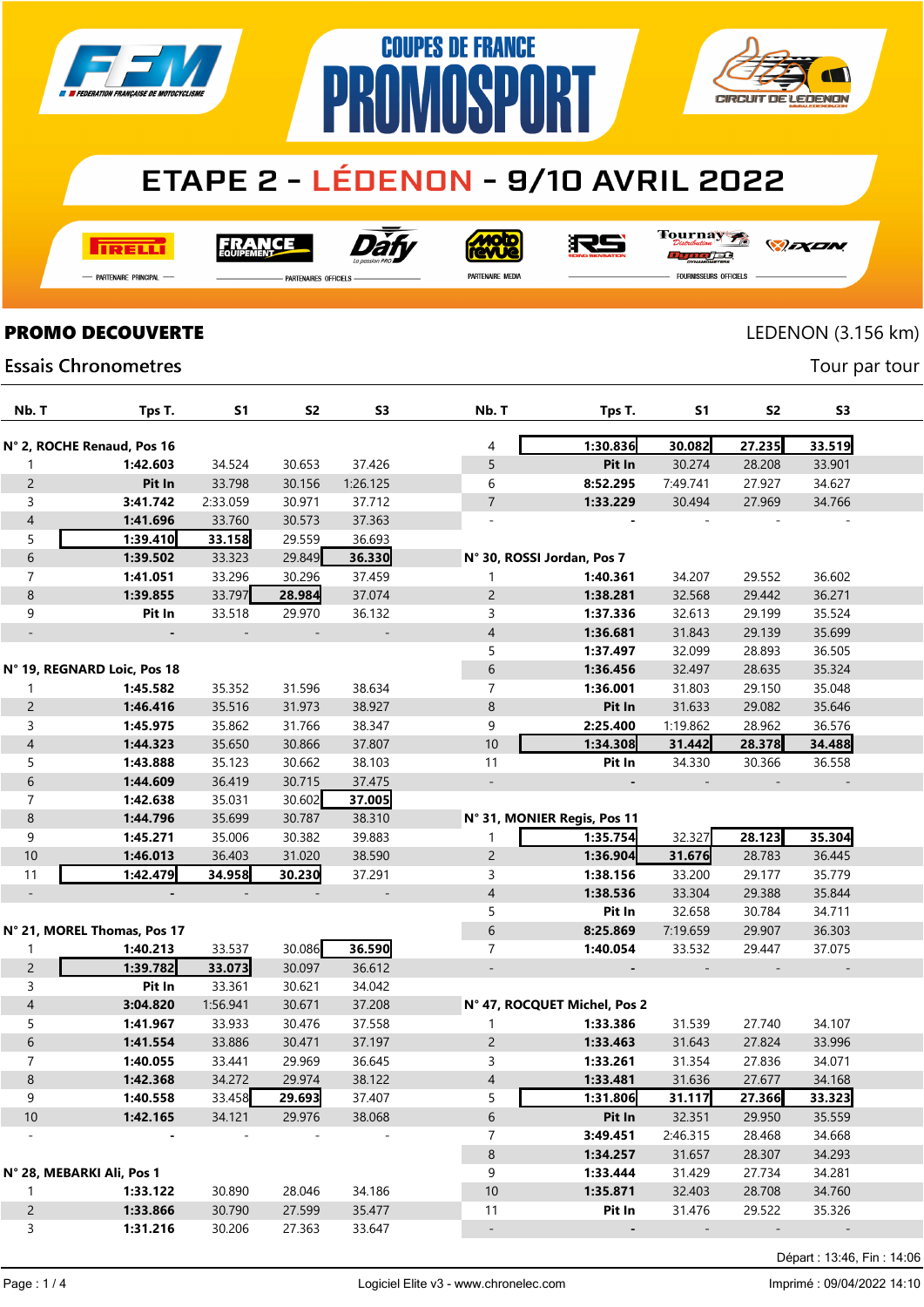





## **ETAPE 2 - LÉDENON - 9/10 AVRIL 2022**

**TRELL** 

**FRANCE** 



**Mojo** 

沢ら

Tournay

*DEXEN* 

- Partenaire Principal

**PARTENAIRES OFFICIELS** 

PARTENAIRE MEDIA

ra FOURNISSEURS OFFICIELS

### **PROMO DECOUVERTE** LEDENON (3.156 km)

Tour par tour

**Essais Chronometres** 

| Nb. T                    | Tps T.                             | S1       | S2                       | S3                       | Nb. T          | Tps T.                       | S1       | S2               | S3     |  |
|--------------------------|------------------------------------|----------|--------------------------|--------------------------|----------------|------------------------------|----------|------------------|--------|--|
|                          | N° 61, CORALLINI Guillaume, Pos 10 |          |                          |                          | 8              | Pit In                       | 40.703   | 31.851           | 38.096 |  |
| 1                        | 1:36.290                           | 33.434   | 28.039                   | 34.817                   | 9              | 3:30.852                     | 2:16.994 | 31.409           | 42.449 |  |
| $\overline{c}$           | 1:34.582                           | 31.121   | 27.995                   | 35.466                   | 10             | 1:46.295                     | 35.769   | 31.549           | 38.977 |  |
| $\mathsf{3}$             | 1:35.539                           | 31.104   | 28.345                   | 36.090                   |                |                              |          |                  |        |  |
| $\overline{4}$           | Pit In                             | 31.360   | 27.831                   | 33.568                   |                |                              |          |                  |        |  |
| 5                        | 10:46.056                          | 9:42.609 | 28.051                   | 35.396                   |                | N° 99, MUSSO Luca, Pos 14    |          |                  |        |  |
| $\,$ 6 $\,$              | 1:37.902                           | 31.937   | 29.445                   | 36.520                   |                | 1:40.984                     | 33.921   | 30.622           | 36.441 |  |
|                          |                                    |          |                          |                          | $\overline{c}$ | 1:39.176                     | 33.050   | 30.248           | 35.878 |  |
|                          |                                    |          |                          |                          | 3              | 1:38.501                     | 33.031   | 29.605           | 35.865 |  |
|                          | N° 66, BARADAT Jerome, Pos 20      |          |                          |                          | 4              | 1:39.236                     | 32.994   | 29.549           | 36.693 |  |
|                          | 1:45.281                           | 35.126   | 31.721                   | 38.434                   | 5              | Pit In                       | 34.391   | 30.293           | 34.453 |  |
| 1                        |                                    |          |                          |                          | 6              |                              |          |                  |        |  |
| $\overline{c}$           | 1:46.807                           | 35.261   | 32.123                   | 39.423                   |                | 4:43.262                     | 3:37.187 | 29.963<br>29.606 | 36.112 |  |
| $\mathsf{3}$             | 1:46.909                           | 36.116   | 32.031                   | 38.762                   | 7              | 1:38.722                     | 33.339   |                  | 35.777 |  |
| $\overline{4}$           | 1:45.790                           | 35.815   | 31.555                   | 38.420                   | 8              | 1:39.079                     | 32.812   | 29.454           | 36.813 |  |
| 5                        | 1:44.033                           | 35.491   | 30.556                   | 37.986                   | 9              | 1:39.596                     | 33.460   | 29.128           | 37.008 |  |
| $\,$ 6 $\,$              | 1:44.707                           | 35.626   | 31.059                   | 38.022                   | 10             | 1:37.935                     | 33.099   | 29.057           | 35.779 |  |
| $\overline{7}$           | 1:44.425                           | 35.405   | 31.224                   | 37.796                   | $\omega$       |                              |          |                  |        |  |
| $\bf 8$                  | 1:46.566                           | 36.517   | 31.686                   | 38.363                   |                |                              |          |                  |        |  |
| 9                        | 1:45.262                           | 35.994   | 30.909                   | 38.359                   |                | N° 104, CAZAYOUS Paul, Pos 5 |          |                  |        |  |
| 10                       | 1:45.613                           | 35.983   | 31.081                   | 38.549                   | 1              | 1:37.501                     | 32.305   | 28.697           | 36.499 |  |
| 11                       | 1:44.651                           | 35.231   | 31.224                   | 38.196                   | $\overline{c}$ | 1:36.779                     | 32.489   | 28.671           | 35.619 |  |
| $\overline{\phantom{a}}$ | $\blacksquare$                     |          | $\overline{\phantom{a}}$ | $\overline{\phantom{a}}$ | 3              | 1:35.868                     | 32.398   | 28.241           | 35.229 |  |
|                          |                                    |          |                          |                          | 4              | 1:35.553                     | 31.959   | 28.023           | 35.571 |  |
|                          | N° 67, MANENT Louis, Pos 15        |          |                          |                          | 5              | Pit In                       | 33.495   | 29.103           | 34.127 |  |
| 1                        | 1:39.109                           | 33.112   | 29.524                   | 36.473                   | 6              | 3:15.730                     | 2:12.039 | 28.253           | 35.438 |  |
| $\overline{c}$           | 1:38.819                           | 32.960   | 29.464                   | 36.395                   | 7              | 1:37.597                     | 33.148   | 29.257           | 35.192 |  |
| $\mathsf{3}$             | 1:38.688                           | 33.150   | 29.627                   | 35.911                   | $\,8\,$        | 1:38.704                     | 32.705   | 28.711           | 37.288 |  |
| $\overline{4}$           | Pit In                             | 32.786   | 29.485                   | 34.025                   | 9              | 1:33.772                     | 31.679   | 27.461           | 34.632 |  |
| 5                        | 5:07.141                           | 4:01.780 | 29.556                   | 35.805                   | 10             | 1:34.049                     | 31.613   | 27.641           | 34.795 |  |
| $\,$ 6 $\,$              | 1:37.969                           | 32.429   | 29.432                   | 36.108                   | 11             | 1:33.823                     | 31.549   | 27.643           | 34.631 |  |
| $\overline{7}$           | 1:38.159                           | 32.852   | 29.153                   | 36.154                   |                |                              |          |                  |        |  |
| $\bf 8$                  | 1:39.283                           | 33.658   | 29.077                   | 36.548                   |                |                              |          |                  |        |  |
| 9                        | 1:40.059                           | 33.413   | 29.982                   | 36.664                   |                | N° 113, FAVRE Etienne, Pos 8 |          |                  |        |  |
|                          |                                    |          |                          |                          |                | 1:38.832                     | 33.278   | 29.588           | 35.966 |  |
|                          |                                    |          |                          |                          | $\overline{c}$ | 1:36.438                     | 32.480   | 28.461           | 35.497 |  |
|                          | N° 72, BORDENAVE Hugo, Pos 19      |          |                          |                          | 3              | 1:38.655                     | 32.400   | 28.958           | 37.297 |  |
| $\mathbf{1}$             | 1:44.000                           | 35.108   | 30.895                   | 37.997                   | $\overline{a}$ | 1:36.573                     | 32.304   | 28.918           | 35.351 |  |
| $\overline{c}$           | 1:44.930                           | 35.003   | 31.490                   | 38.437                   | 5              | 1:36.344                     | 32.353   | 28.634           | 35.357 |  |
| $\mathsf{3}$             | 1:43.433                           | 34.683   | 31.060                   | 37.690                   | 6              | 1:35.596                     | 32.262   | 28.447           | 34.887 |  |
| $\overline{4}$           | 1:44.706                           | 35.117   | 30.923                   | 38.666                   | 7              | Pit In                       | 32.642   | 30.196           | 37.056 |  |
| 5                        | 1:45.811                           | 35.255   | 32.666                   | 37.890                   | 8              | 5:08.678                     | 4:05.674 | 28.326           | 34.678 |  |
| $\,$ 6 $\,$              | 1:44.689                           | 35.333   | 31.129                   | 38.227                   | 9              | 1:34.426                     | 31.696   | 27.801           | 34.929 |  |
| $\overline{7}$           | 1:45.989                           | 35.648   | 31.943                   | 38.398                   |                |                              |          |                  |        |  |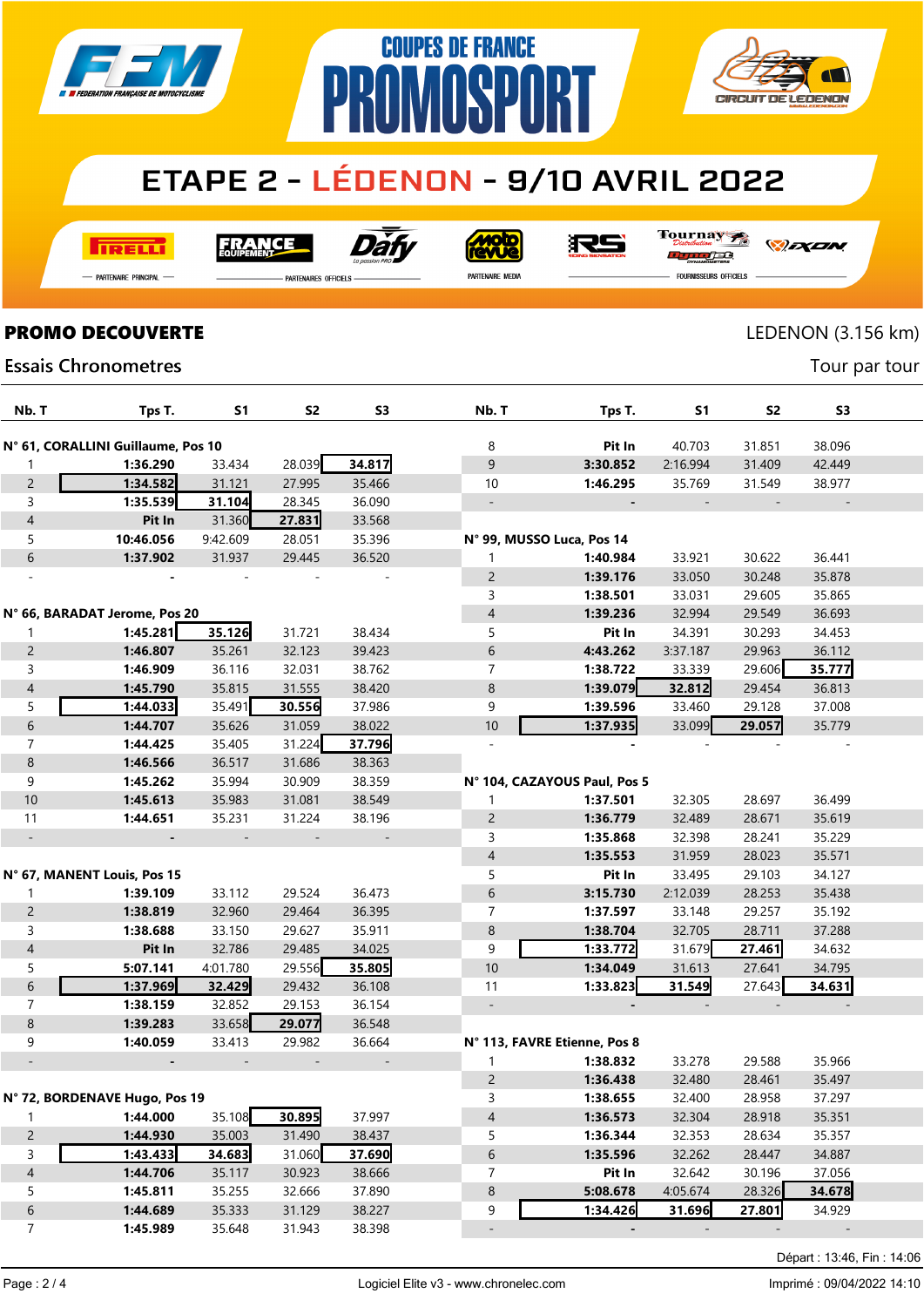

# **ETAPE 2 - LÉDENON - 9/10 AVRIL 2022**

**COUPES DE FRANCE** 

**PROMOSPORT** 

**TRELLI** 

Dài **FRANCE** 

**Moto** 

RS

Tournay orse

*DEXEN* 

Tour par tour

— Partenaire Principal

**PARTENAIRES OFFICIELS** 

PARTENAIRE MEDIA

**CIRCUIT DE LEDENON** 

**FOURNISSEURS OFFICIELS** 

#### **PROMO DECOUVERTE** LEDENON (3.156 km)

#### **Essais Chronometres**

| Nb. T                     | Tps T.                       | S <sub>1</sub>           | <b>S2</b>                | S3                       | Nb. T                    | Tps T.                           | <b>S1</b> | <b>S2</b>           | S <sub>3</sub> |  |
|---------------------------|------------------------------|--------------------------|--------------------------|--------------------------|--------------------------|----------------------------------|-----------|---------------------|----------------|--|
|                           | N° 122, GIBELIN Leo, Pos 6   |                          |                          |                          | 3                        | 1:37.272                         | 32.588    | 29.320              | 35.364         |  |
| $\mathbf{1}$              | 1:41.561                     | 34.399                   | 30.303                   | 36.859                   | $\overline{4}$           | 1:37.270                         | 32.847    | 29.065              | 35.358         |  |
| $\overline{c}$            | 1:42.495                     | 35.684                   | 30.185                   | 36.626                   | 5                        | 1:38.645                         | 32.658    | 30.105              | 35.882         |  |
| 3                         | 1:39.100                     | 33.518                   | 29.801                   | 35.781                   | 6                        | Pit In                           | 33.201    | 30.252              | 34.434         |  |
| $\overline{4}$            | Pit In                       | 33.156                   | 29.744                   | 37.065                   | $\overline{7}$           | 5:35.220                         | 4:28.112  | 30.933              | 36.175         |  |
| 5                         | 2:45.515                     | 1:40.327                 | 29.105                   | 36.083                   | 8                        | 1:37.458                         | 33.153    | 29.106              | 35.199         |  |
| $\,$ 6 $\,$               | 1:36.419                     | 32.451                   | 28.625                   | 35.343                   | 9                        | 1:39.098                         | 32.732    | 29.519              | 36.847         |  |
| $\overline{7}$            | 1:38.673                     | 32.364                   | 30.241                   | 36.068                   | $\overline{\phantom{a}}$ |                                  | $\Box$    |                     |                |  |
| $\bf 8$                   | 1:37.721                     | 33.101                   | 29.268                   | 35.352                   |                          |                                  |           |                     |                |  |
| 9                         | 1:35.118                     | 32.199                   | 28.298                   | 34.621                   |                          | N° 218, MACIACCHINI Remy, Pos 13 |           |                     |                |  |
| 10                        | 1:35.039                     | 31.781                   | 28.150                   | 35.108                   | 1                        | 1:41.556                         | 33.491    | 30.110              | 37.955         |  |
| 11                        | 1:34.267                     | 31.849                   | 27.973                   | 34.445                   | $\overline{c}$           | Pit In                           | 41.452    | 38.566              | 40.065         |  |
| $\blacksquare$            |                              | $\overline{\phantom{a}}$ | $\overline{\phantom{a}}$ | $\overline{\phantom{a}}$ | 3                        | 3:50.557                         | 2:44.077  | 30.010              | 36.470         |  |
|                           |                              |                          |                          |                          | $\overline{\mathcal{L}}$ | 1:38.223                         | 33.147    | 29.112              | 35.964         |  |
| N° 154, LEAL David, Pos 3 |                              |                          |                          |                          | 5                        | 1:37.749                         | 33.330    | 28.810              | 35.609         |  |
| $\mathbf{1}$              | 1:36.161                     | 32.571                   | 28.470                   | 35.120                   | 6                        | 1:37.486                         | 32.912    | 29.319              | 35.255         |  |
| $\overline{2}$            | 1:34.497                     | 31.508                   | 27.928                   | 35.061                   | $\overline{7}$           | 1:41.312                         | 34.026    | 30.158              | 37.128         |  |
| $\mathsf{3}$              | 1:33.824                     | 31.327                   | 27.730                   | 34.767                   | $\bf 8$                  | 1:41.282                         | 34.600    | 29.591              | 37.091         |  |
| $\overline{4}$            | 1:34.843                     | 31.398                   | 29.007                   | 34.438                   | 9                        | 2:11.169                         | $\sim$    | $\blacksquare$      | 39.564         |  |
| 5                         | 1:33.491                     | 30.962                   | 27.916                   | 34.613                   | $\Box$                   |                                  |           | $\bar{\phantom{a}}$ |                |  |
| $\boldsymbol{6}$          | 1:34.855                     | 31.549                   | 28.467                   | 34.839                   |                          |                                  |           |                     |                |  |
| $\boldsymbol{7}$          | 1:42.274                     | 34.145                   | 32.636                   | 35.493                   |                          | N° 233, MALTRAIT Aurelien, Pos 4 |           |                     |                |  |
| $\,8\,$                   | 1:32.933                     | 30.764                   | 27.630                   | 34.539                   | $\mathbf{1}$             | 1:34.708                         | 32.349    | 28.147              | 34.212         |  |
| 9                         | 1:32.408                     | 30.744                   | 27.503                   | 34.161                   | $\overline{c}$           | 1:34.485                         | 32.116    | 27.658              | 34.711         |  |
| 10                        | 1:44.468                     | 31.976                   | 33.420                   | 39.072                   | 3                        | 1:34.268                         | 32.276    | 27.926              | 34.066         |  |
| 11                        | 1:33.585                     | 30.873                   | 27.345                   | 35.367                   | $\overline{4}$           | 1:34.047                         | 31.732    | 27.952              | 34.363         |  |
| $\equiv$                  |                              |                          |                          | $\overline{\phantom{a}}$ | 5                        | 1:34.422                         | 32.215    | 28.089              | 34.118         |  |
|                           |                              |                          |                          |                          | $6\phantom{a}$           | 1:33.083                         | 31.378    | 27.717              | 33.988         |  |
|                           | N° 199, GOCEK Mathieu, Pos 9 |                          |                          |                          | $\overline{7}$           | 1:34.221                         | 31.898    | 28.026              | 34.297         |  |
| $\mathbf{1}$              | 1:35.892                     | 32.506                   | 28.624                   | 34.762                   | 8                        | Pit In                           | 31.954    | 28.134              | 32.882         |  |
| $\overline{2}$            | 1:36.874                     | 32.762                   | 28.987                   | 35.125                   | 9                        | 2:17.449                         | 1:14.508  | 28.385              | 34.556         |  |
| 3                         | 2:15.565                     | 31.693                   | 1:08.467                 | 35.405                   | 10                       | 1:33.053                         | 31.446    | 27.647              | 33.960         |  |
| $\overline{4}$            | 1:35.388                     | 31.404                   | 28.692                   | 35.292                   | 11                       | 1:33.550                         | 31.566    | 27.936              | 34.048         |  |
| 5                         | 1:37.961                     | 33.876                   | 28.445                   | 35.640                   | 12                       | 1:33.794                         | 31.553    | 27.592              | 34.649         |  |
| $\,$ 6 $\,$               | 1:34.529                     | 31.279                   | 28.514                   | 34.736                   |                          |                                  |           |                     |                |  |
| $\overline{7}$            | 1:36.663                     | 32.247                   | 28.836                   | 35.580                   |                          |                                  |           |                     |                |  |
| $\,8\,$                   | Pit In                       | 32.141                   | 28.588                   | 33.582                   |                          |                                  |           |                     |                |  |
| 9                         | 4:55.728                     | 3:52.647                 | 28.334                   | 34.747                   |                          |                                  |           |                     |                |  |
| $\overline{\phantom{a}}$  |                              |                          |                          |                          |                          |                                  |           |                     |                |  |
|                           |                              |                          |                          |                          |                          |                                  |           |                     |                |  |

N° 212, WILLIAM Yohann, Pos 12

| 1:40.214 | 34.486         | 9 867  | 35861  |  |
|----------|----------------|--------|--------|--|
| 1:37.983 | $-$ 33 151 $-$ | 29 354 | 35.478 |  |

Départ : 13:46, Fin : 14:06